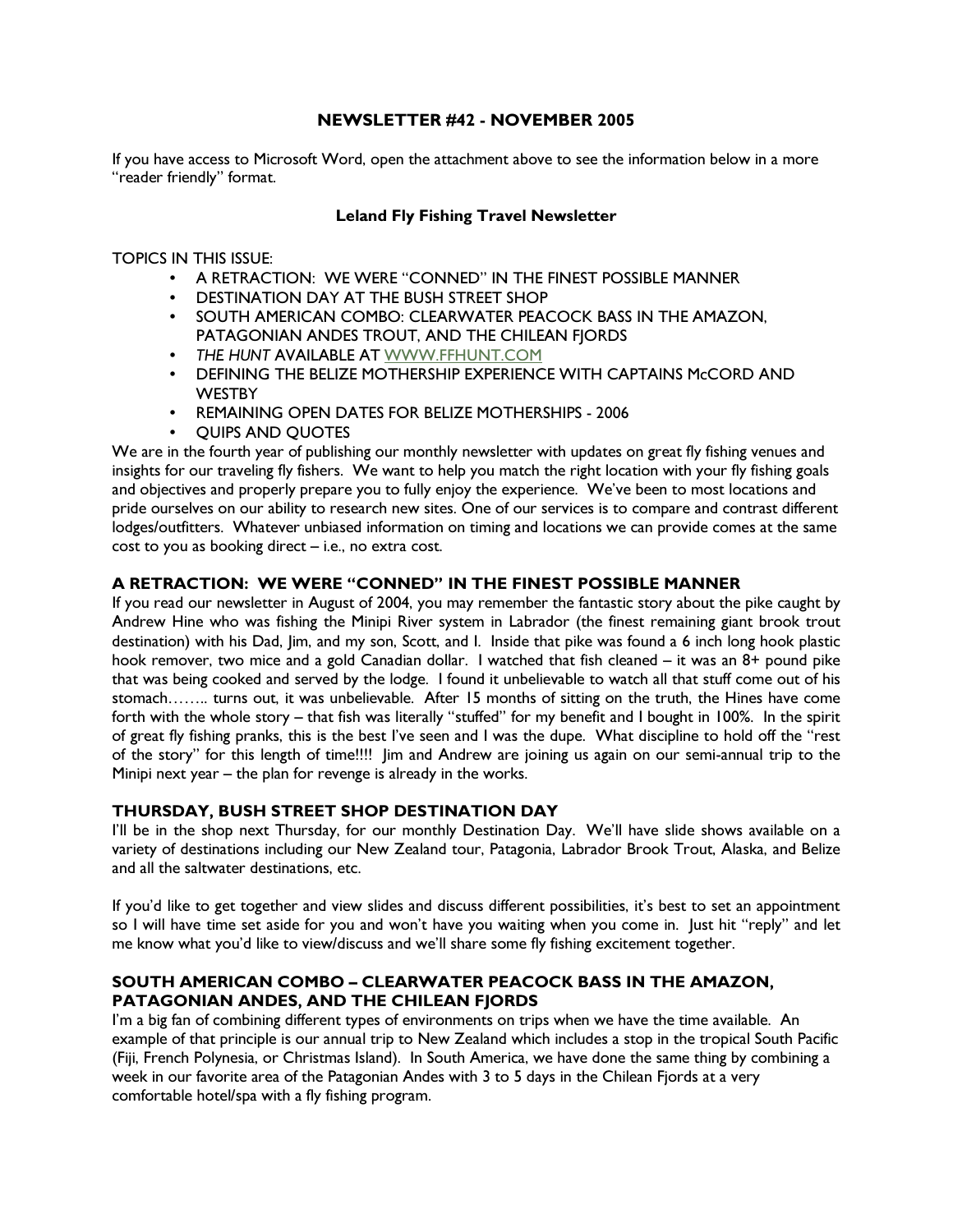Now, a new possibility of adding a unique Amazon jungle element to the trip has been discovered. I've often been intrigued by pursuing the Peacock Bass of the Amazon, but after further research, was turned off because most of the operations weren't really geared to fly fishing and were "dirty water" fishing experiences. A referral from a respected source got me excited about exploring a superior jungle lodge on a clearwater Peacock Bass fishery – actually sight casting in crystal clear waters to Peacocks. Additionally, this lodge has been recommended as a spot where a non-fishing spouse can enjoy the overall Amazon experience and bugs are somewhat limited. The prime time is similar to the Patagonian fishery – December through early March.

One of the reasons I've not heard much about this particular lodge is that it is almost fully booked with repeat clients so the big fly fishing marketers don't pay much attention to it – not enough space to sell. However, limited spots are open each season, but planning far in advance is recommended.

To actually combine all three of these (Amazon, Andes, and the Fjords) would be a three week adventure allowing for travel time; however, combining two of them can be done in 14 – 16 days. I already have this combo trip "penciled in" on our fly fishing travel calendar for either late '06 or early '07. If any of you may be interested in joining us or examining a trip on your own schedule, hit reply and let me know and we'll get you additional info.

#### Fly Fishing Greatest Adventures: THE HUNT now available at www.ffhunt.com

After several years of gathering the perfect photos and 18 months in production, our book is finally in print and now available through the website www.ffhunt.com The early reviews and comments we've had on the preliminary copies have been very encouraging and rewarding. Descriptive quotes such as "….without a doubt, the finest collection of fly fishing photographs ever…." and "THE HUNT is one of the great fly fishing classics of all time" have given us warm, fuzzy feelings. Many comments and the review from the publisher of Fly Fishing the West magazine are on the web site. Many more magazine reviews will be coming soon. Price is \$45 and we hope it will provide some relief for your Christmas gift giving anxieties.

#### DEFINNING THE BELIZE MOTHERSHIP EXPERIENCE

We get many very positive reports each year from all the repeat clients who fish Belize with Martin McCord and Charles Westby from their motherships Meca and Seaduction. The following report comes from a well traveled and seasoned salt water fly fisher, John Bobbitt, about his experiences (excerpts only - the full report is available): "This was the fourth year that two of my sons and I fished Belize with Captain Martin McCord using his mothership as our base. In the early years, we took the standard 7 day trip, but we've elected to go for 10 days the last two years because we enjoy it so much. Martin and his crew make you very welcome and work very hard to make sure you are comfortable, well fed, and on to fish. Excellent guides. On the average day, you are in the skiffs fishing the flats for at least 11 hours starting at 6:00am and continuing, with meal breaks, to dark or sometimes later.

Although there are destinations where you can catch more of a specific species (usually bonefish), there are very few places you can go for the diversity of species that can be found in the coastal waters of Belize. I have never found a better deal."

Each year, we have clients who take their first tarpon, permit, snook, and/or bonefish on a fly fishing with McCord and Westby. It is my personal favorite saltwater experience. I spend three weeks a year fishing with them and have for many years. It does require casting skills, including the ability to double haul, to fully enjoy the experience as salt water provides challenging casting situations. We have a video/DVD available on this adventure. The web site is www.flyfishbelize.com

## REMAINING OPEN DATES FOR BELIZE MOTHERSHIPS FOR 2006